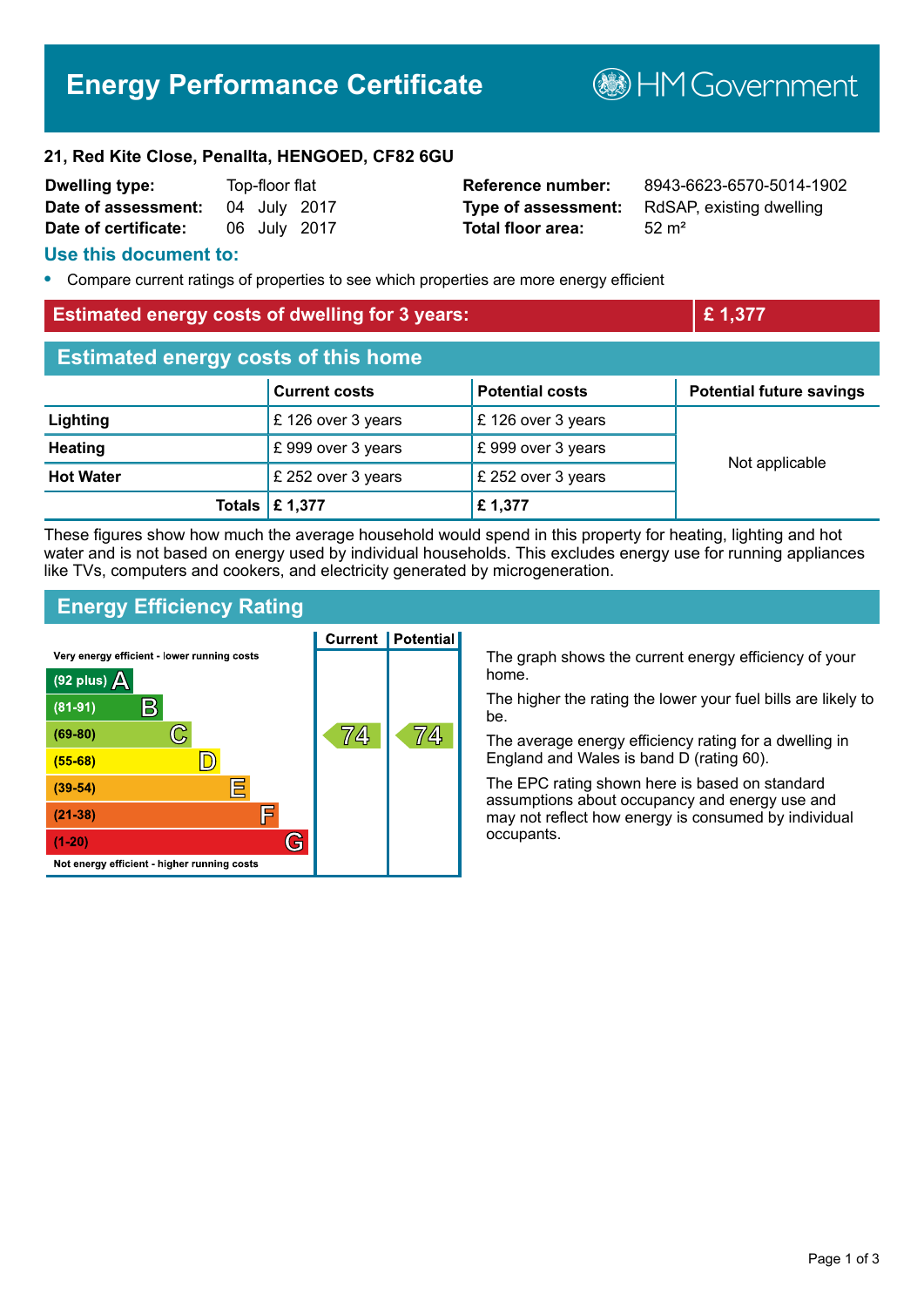## **Summary of this home's energy performance related features**

| <b>Element</b>        | <b>Description</b>                         | <b>Energy Efficiency</b> |
|-----------------------|--------------------------------------------|--------------------------|
| Walls                 | Cavity wall, as built, insulated (assumed) | ★★★★☆                    |
| Roof                  | Pitched, 150 mm loft insulation            | ★★★★☆                    |
| Floor                 | To unheated space, insulated (assumed)     |                          |
| Windows               | Fully double glazed                        | ★★★★☆                    |
| Main heating          | Boiler and radiators, mains gas            | ★★★★☆                    |
| Main heating controls | Programmer, room thermostat and TRVs       | ★★★★☆                    |
| Secondary heating     | None                                       |                          |
| Hot water             | From main system                           | ★★★★☆                    |
| Lighting              | Low energy lighting in all fixed outlets   | *****                    |

Current primary energy use per square metre of floor area: 199 kWh/m² per year

The assessment does not take into consideration the physical condition of any element. 'Assumed' means that the insulation could not be inspected and an assumption has been made in the methodology based on age and type of construction.

See addendum on the last page relating to items in the table above.

### **Low and zero carbon energy sources**

Low and zero carbon energy sources are sources of energy that release either very little or no carbon dioxide into the atmosphere when they are used. Installing these sources may help reduce energy bills as well as cutting carbon. There are none provided for this home.

# **Your home's heat demand**

For most homes, the vast majority of energy costs derive from heating the home. Where applicable, this table shows the energy that could be saved in this property by insulating the loft and walls, based on typical energy use (shown within brackets as it is a reduction in energy use).

| <b>Heat demand</b>           | <b>Existing dwelling</b> | Impact of loft<br>insulation | Impact of cavity<br>wall insulation | Impact of solid<br>wall insulation |
|------------------------------|--------------------------|------------------------------|-------------------------------------|------------------------------------|
| Space heating (kWh per year) | 4.760                    | (396)                        | N/A                                 | N/A                                |
| Water heating (kWh per year) | 1,732                    |                              |                                     |                                    |

You could receive Renewable Heat Incentive (RHI) payments and help reduce carbon emissions by replacing your existing heating system with one that generates renewable heat, subject to meeting minimum energy efficiency requirements. The estimated energy required for space and water heating will form the basis of the payments. For more information, search for the domestic RHI on the www.gov.uk website.

## **Recommendations**

None.